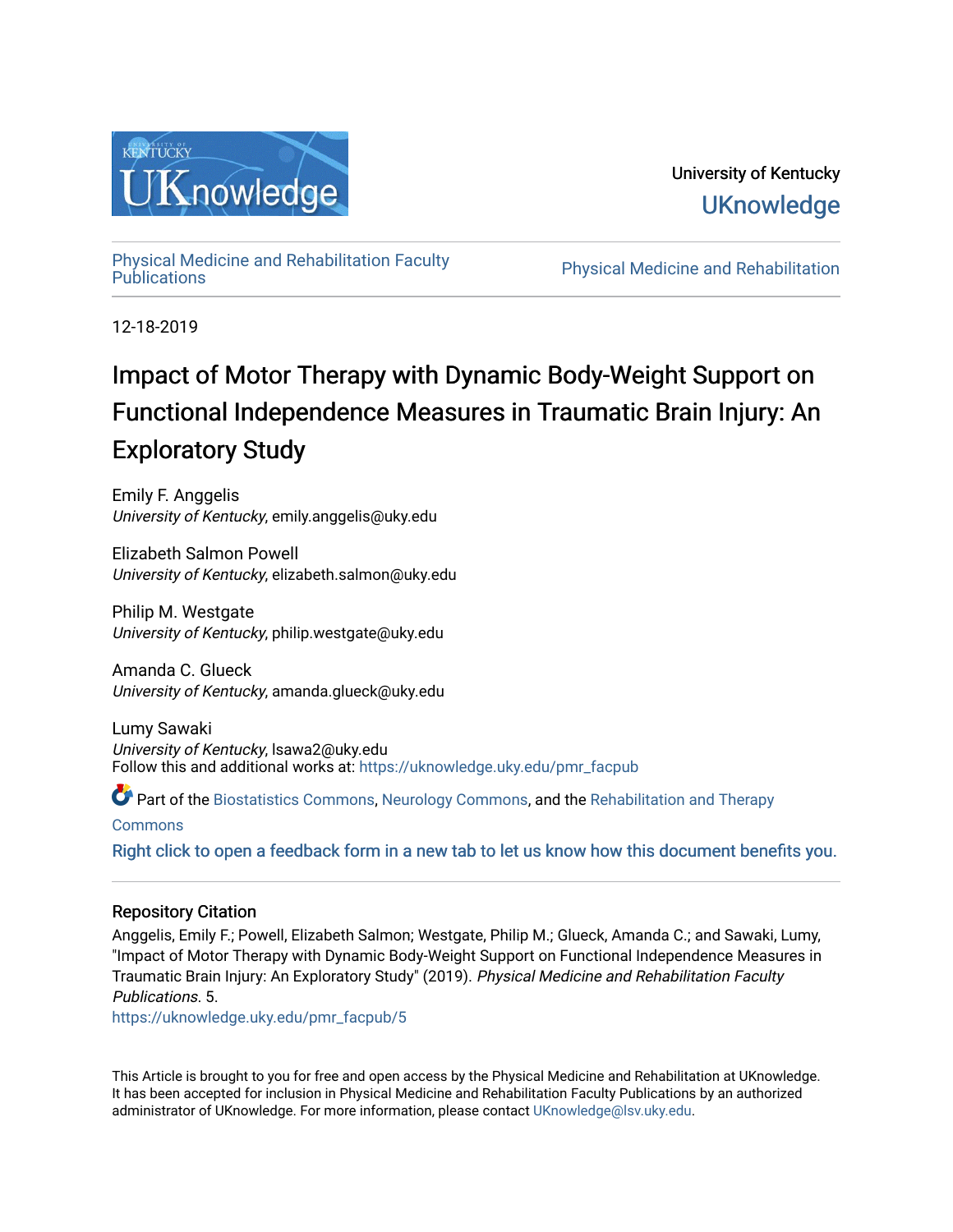## Impact of Motor Therapy with Dynamic Body-Weight Support on Functional Independence Measures in Traumatic Brain Injury: An Exploratory Study

Digital Object Identifier (DOI) https://doi.org/10.3233/nre-192898

## Notes/Citation Information

Published in NeuroRehabilitation, v. 45, no. 4.

© 2019 – IOS Press and the authors. All rights reserved.

This article is published online with Open Access and distributed under the terms of the [Creative](https://creativecommons.org/licenses/by-nc/4.0/) [Commons Attribution Non-Commercial License](https://creativecommons.org/licenses/by-nc/4.0/) (CC BY-NC 4.0).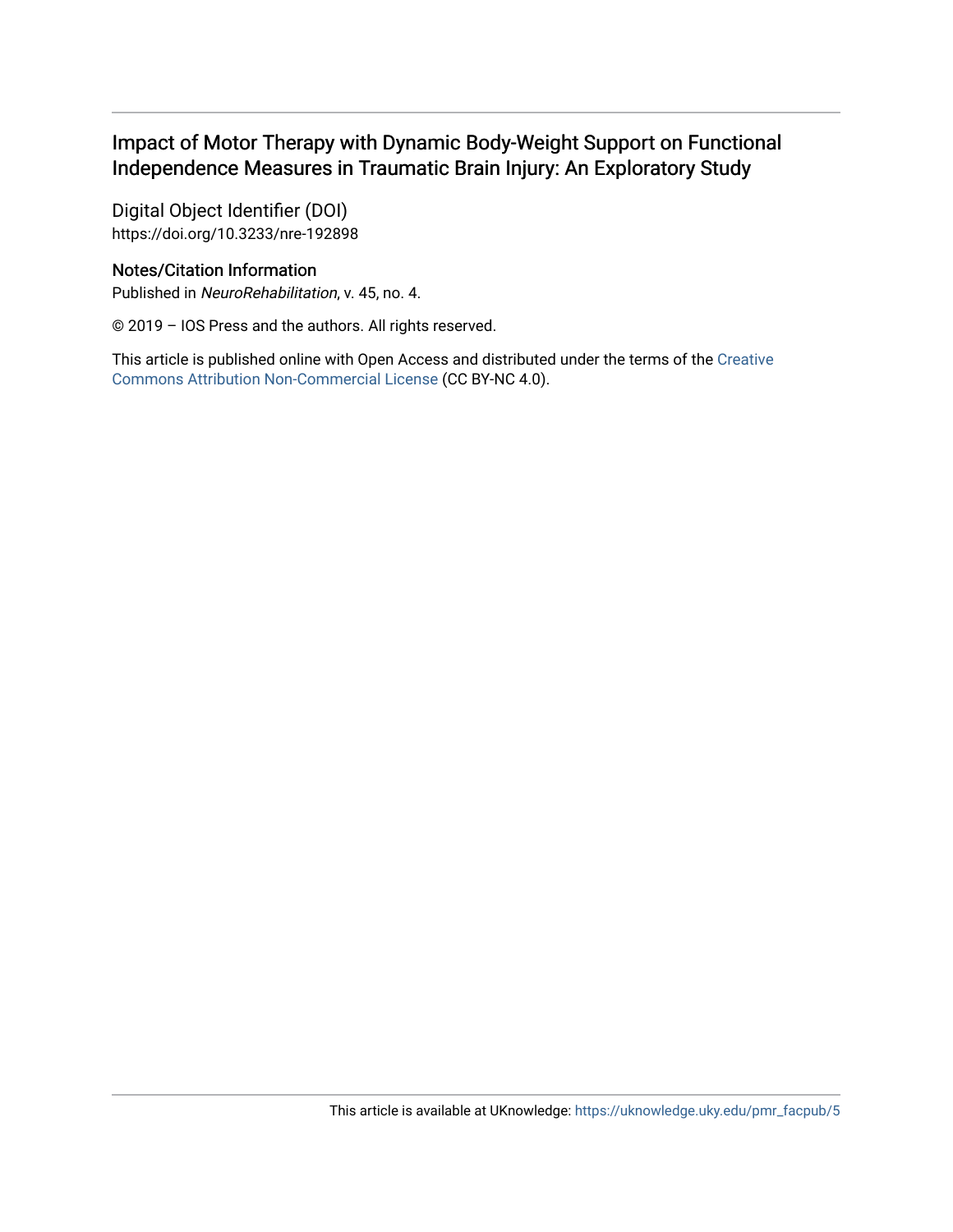# Impact of motor therapy with dynamic body-weight support on Functional Independence Measures in traumatic brain injury: An exploratory study

Emily Anggelis<sup>a</sup>, Elizabeth Salmon Powell<sup>b</sup>, Philip M. Westgate<sup>c</sup>, Amanda C. Glueck<sup>d</sup> and Lumy Sawaki<sup>b,∗</sup>

<sup>a</sup>*University of Kentucky, College of Medicine, Lexington, KY, USA*

<sup>b</sup>*Department of Physical Medicine and Rehabilitation, University of Kentucky, Lexington, KY, USA*

<sup>c</sup>*Department of Biostatistics, University of Kentucky, College of Public Health, Lexington, KY, USA*

<sup>d</sup>*Department of Neurology, University of Kentucky, Lexington, KY, USA*

#### **Abstract**.

**BACKGROUND:** Contemporary goals of rehabilitation after traumatic brain injury (TBI) aim to improve cognitive and motor function by applying concepts of neuroplasticity. This can be challenging to carry out in TBI patients with motor, balance, and cognitive impairments.

**OBJECTIVE:** To determine whether use of dynamic body-weight support (DBWS) would allow safe administration of intensive motor therapy during inpatient rehabilitation and whether its use would yield greater improvement in functional recovery than standard-of-care (SOC) therapy in adults with TBI.

**METHODS:** Data in this retrospective cohort study was collected from patients with TBI who receive inpatient rehabilitation incorporating DBWS  $(n=6)$  and who received inpatient rehabilitation without DBWS (SOC,  $n=6$ ). The primary outcome measure was the change in Functional Independence Measures (FIM) scores from admission to discharge.

**RESULTS:** There was significant improvement in total FIM scores at discharge compared to admission for both the DBWS  $(p=0.001)$  and SOC ( $p=0.005$ ) groups. Overall, the DBWS group had greater improvement in total FIM score and FIM subscales compared to the SOC group.

**CONCLUSIONS:** Our results suggest DBWS has the potential to allow a greater intensity of therapy during inpatient rehabilitation and yield better outcomes compared to SOC in patients with TBI.

Keywords: Rehabilitation, inpatient, neuroplasticity, trauma, humans, assistive technology

This material has been presented during the 2019 Association of Academic Physiatrists' Annual Meeting, February 19-23, 2019, Puerto Rico, USA. No reprints are available.

#### **1. Introduction**

Traumatic brain injury (TBI) is estimated to affect around 1.7 million people in the United States yearly ("Centers for Disease Control and Prevention. Traumatic Brain Injury & Concussion," April 27, 2017). TBI is a serious public health concern due to the fact that those who survive moderate to severe TBI

<sup>∗</sup>Address for correspondence: Lumy Sawaki, MD, PhD, University of Kentucky, Department of Physical Medicine and Rehabilitation at Cardinal Hill Hospital, 2050 Versailles Road, Lexington, KY 40504, USA. Tel.: +1 859/323 6226; Fax: +1 859/323 1123; E-mail: [lsawa2@uky.edu](mailto:lsawa2@uky.edu).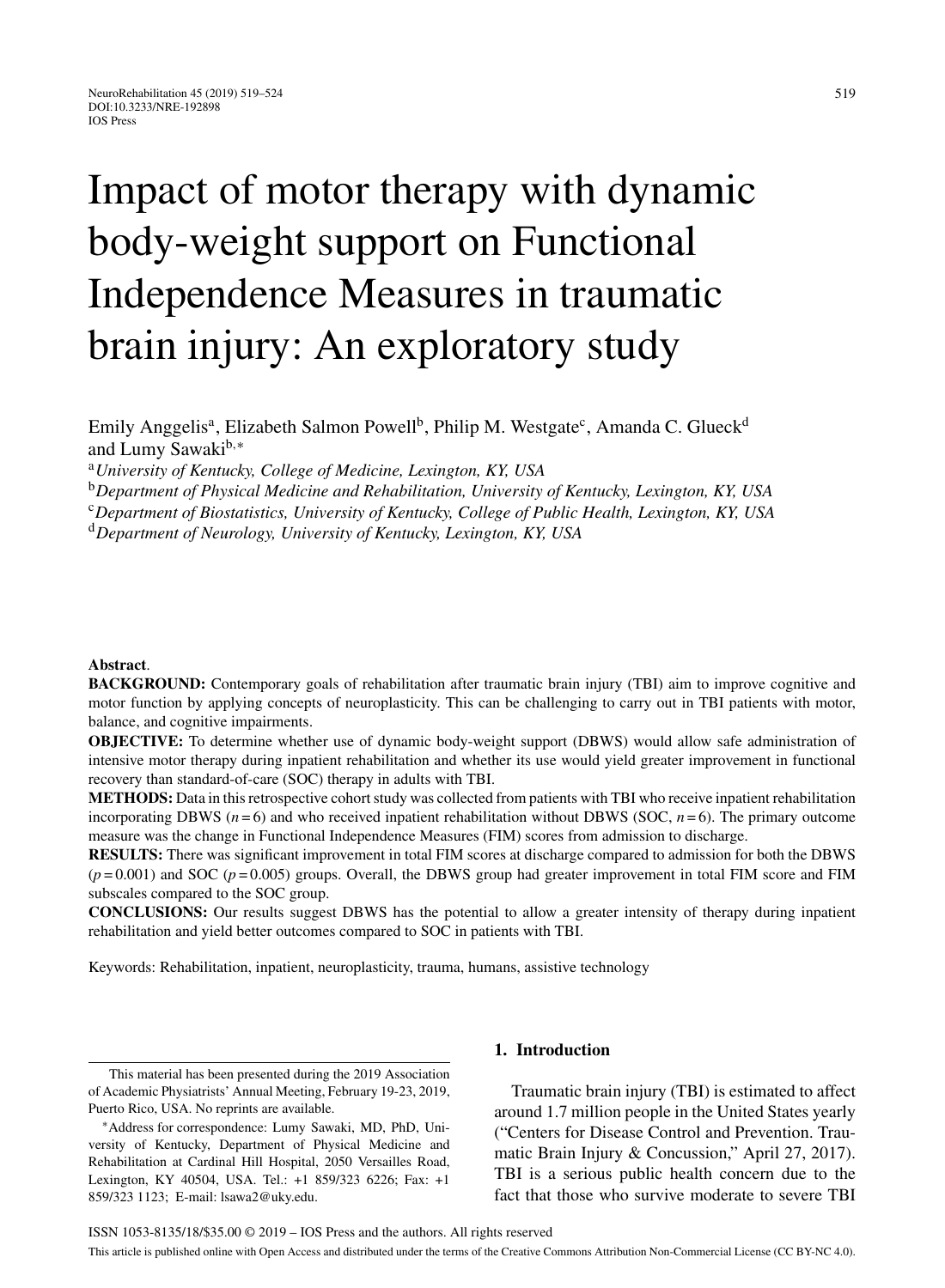commonly have chronic disability and morbidity, including cognitive and motor impairments ("Centers for Disease Control and Prevention. Traumatic Brain Injury & Concussion," April 27, 2017). Cognitively, TBI has been shown to most commonly affect attention, memory, and executive function (Arciniegas, Held, & Wagner, 2002). Motor deficits after TBI can be due to several reasons including muscle weakness and spasticity as well as balance and coordination disturbances (Peterson & Greenwald, 2015). This patient population requires substantial rehabilitation care and TBI related costs contribute to approximately \$76 million in medical expenses and lost wages in the United States (Corso, Finkelstein, Miller, Fiebelkorn, & Zaloshnja, 2006). Current standard interventions for TBI include a multidisciplinary approach that involves physicians, nurses, neuropsychologists, occupational therapists, physical therapists, speech/language therapists, and social workers among others to provide patient-specific care (Brasure et al., 2012; Turner-Stokes, Pick, Nair, Disler, & Wade, 2015).

Contemporary goals of rehabilitation after TBI aim to improve both cognitive and motor function by applying concepts of neuroplasticity (Dobkin, 1993). The idea of neuroplasticity is to re-instate or make adaptive changes to certain neural pathways that once allowed the patient to function independently (Nudo, 2011). Literature as far back as the mid-1900s supports the idea that the injured brain is receptive to neuroplasticity (Glees & Cole, 1949). A mapping study on non-human primates with focal injury showed adjacent cortical regions of an injured brain adapting to behavioral therapy (Glees  $\&$ Cole, 1949). Generally speaking, neuroplastic change occurs more readily as therapy becomes more intensive and repetitive (Kleim & Jones, 2008; Nudo, 2011). Additionally, such therapy has a greater likelihood of leading to lasting change in functional recovery if the therapy is presented as task-oriented, with progressive challenge, with a requirement of active participation, problem-solving, and attention to task (Kleim & Jones, 2008; Wolf et al., 2006). Weaver et al. showed in healthy adults that the initial phase of motor skill learning requires activation of cognitive circuits to allow for the attention and planning necessary to perform a movement, demonstrating that cognitive and motor functions are tightly connected (Weaver, 2015). While the concepts of neuroplasticity and task intensity are now widely accepted, it can be challenging to carry it out in inpatient rehabilitation settings, particularly with TBI

patients who have motor and cognitive impairments as well as a fear of falling, thus requiring multiple therapists to help assure safety. Therefore, the risk of such therapy during inpatient rehabilitation can be prohibitive and lead to fewer repetitions of tasks resulting in less potential for neuroplastic change.

There is an explosion of rehabilitation technologies attempting to deliver intensive and repetitive therapy while providing the most cost- and functionallyeffective therapy. Body weight support (BWS) therapy is thought to improve function via better strength, posture, and balance as well as reduce the physical burden on therapists allowing for their undivided attention on the patient and their goal. For example, Mao et al. showed that BWS treadmill therapy improves motor function in patients with neurological injuries more than conventional gait therapy (Mao et al., 2015). Most findings of favorable outcomes when applying BWS however, have been primarily after stroke and spinal cord injury (Bland, Zampieri, & Damiano, 2011; Mao et al., 2015).

A newer set of technologies can provide dynamic BWS (DBWS) where the system applies a constant force while patients are safely practicing gait, activities of daily living, going up or down stairs, and performing balance exercises. The DBWS system can facilitate safe delivery of therapy following the principles of neuroplasticity without requiring multiple therapists. DBWS is almost imperceptible to the patient, and enables the practice of activities with the high repetitions and intensity needed. Therein, allowing the patient to focus their attention on the task, relieved of the fear of falling. However, there is no evidence that DBWS will allow patients with TBI to train at higher intensities and with greater repetitions during acute inpatient rehabilitation, nor if this type of technology will assist in promoting better health outcomes. Thus, the purpose of this study was to determine whether DBWS could be implemented during inpatient rehabilitation and whether its use during therapy would lead to greater functional improvement compared to standard-of-care (SOC) therapy in adults following TBI. We hypothesized motor therapy with DBWS would yield greater functional improvement than SOC therapy in adults following moderate/severe TBI.

#### **2. Methods**

#### *2.1. Design*

This study was a retrospective chart review. All procedures were approved by the University of Ken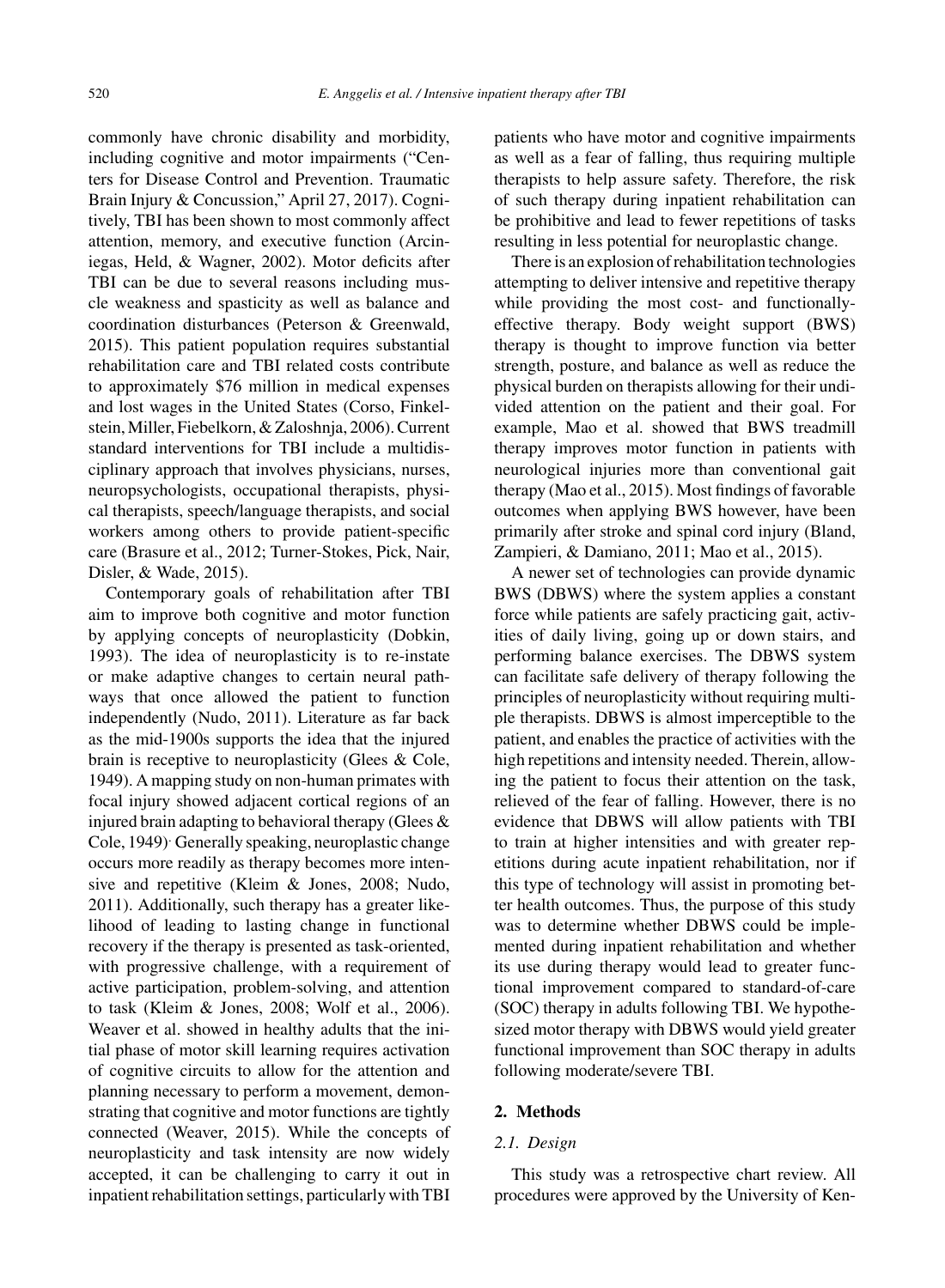tucky Institutional Review Board, which granted a waiver of informed consent. All activities took place at Cardinal Hill Rehabilitation Hospital which is a free-standing inpatient rehabilitation hospital with a formal partnership with University of Kentucky. The SOC control group (no DBWS) consisted of historical data from before the installation of the DBWS system (ZeroG v3, Aretech LLC, Ashburn, VA). Admission dates for the DBWS group ranged from June 2016 to April 2018, while the SOC group was prior to June 2016. Inclusion criteria were brain injury of traumatic etiology severe enough to require acute inpatient rehabilitation after discharge from the trauma center. In order to ensure that patients were focused on performing motor therapy rather than acclimating to the system, patients in the DBWS group participated in at least two DBWS sessions during their stay in inpatient rehabilitation. Activities performed using DBWS were determined by the physical therapists.

Outcome measures included functional independence measurement (FIM) scores at admission and discharge. Of primary interest was the comparison of mean changes in FIM from admission to discharge between the two groups.

#### *2.2. Over-ground gait therapy with DBWS*

Physical therapists previously trained to use DBWS administered the therapy sessions in the DBWS group. Therapy using DBWS was included as part of inpatient daily 3 hours of therapy rather than additional therapy, in accordance with current guidelines for therapies in inpatient rehabilitation (Beaulieu et al., 2019). Specific activities in the DBWS and SOC groups were selected according to the clinical judgement of the therapists.

#### *2.3. Functional Independence Measurement (FIM)*

FIM consists of 18 items divided into motor and cognitive subscales. The motor subscale includes scores of self-care, sphincter control, mobility, and locomotion. The cognitive subscale includes cognition and social cognition. All items are numerically scored from 1 to 7 (complete dependence to complete independence, respectively). Detailed FIM evaluation item scoring is as follows: A score of "1": Total assist needed; "2" = Maximal assist (patient can perform  $25\%$  of the task); "3" = Moderate assist (patient can perform 50% of the task); "4" = Minimal assist (patient can perform 75% of the task); "5" = Supervision needed; " $6$ " = Modified independence (patient uses an assistive device); and "7" = Independence. Therefore, the minimal score on Total FIM is 18 (total assistance), and the maximum score is 126 (complete independence).

#### *2.4. Statistics*

Analyses were conducted in SPSS 24 (IBM, Armonk, NY) and SAS version 9.4 (SAS Institute, Cary, NC). Patient data were grouped by intervention received, DBWS or SOC. Paired samples*t*-tests were used to determine within-group changes from admission to discharge for total FIM, motor FIM subscale, and cognitive FIM subscale. Independent samples *t*-tests were used to determine between-group differences for admission to discharge change in total FIM, motor FIM subscale and its components (self-care, sphincter control, mobility, locomotion), and cognitive FIM subscale and its components (cognition and social cognition). To account for age as a confounding factor, we utilized linear regression modeling with trial arm (primary interest) and age as the predictors of change.

#### **3. Results**

Twenty four patients with brain injury used DBWS during the period pre-established for this retrospective study. No adverse events were reported for DBWS or SOC patients. Seven patients were excluded due to having a non-traumatic brain injury. Eight patients who used DBWS as part of outpatient therapy were excluded. Three patients were excluded from analyses because DBWS was applied during only one therapy session. Data from 6 patients with TBI who used the DBWS during inpatient rehabilitation and met inclusion criteria was included for analysis (Table 1). Both groups showed significant improvement in total FIM scores at discharge compared to admission for both the DBWS  $(p=0.001)$ and SOC  $(p=0.007)$  groups (Fig. 1). Both the DBWS and SOC groups showed significant improvements on motor FIM and cognitive FIM subscales (Fig. 2). The DBWS group showed significantly greater improvement on both the motor  $(p=0.008)$  and cognitive subscales  $(p=0.021)$  than the SOC group (Fig. 3). In addition, DBWS was found to produce significant improvements in FIM motor components: selfcare, mobility, and locomotion ( $p = 0.012$ ,  $p = 0.007$ ,  $p = 0.008$ , respectively) compared to SOC. For the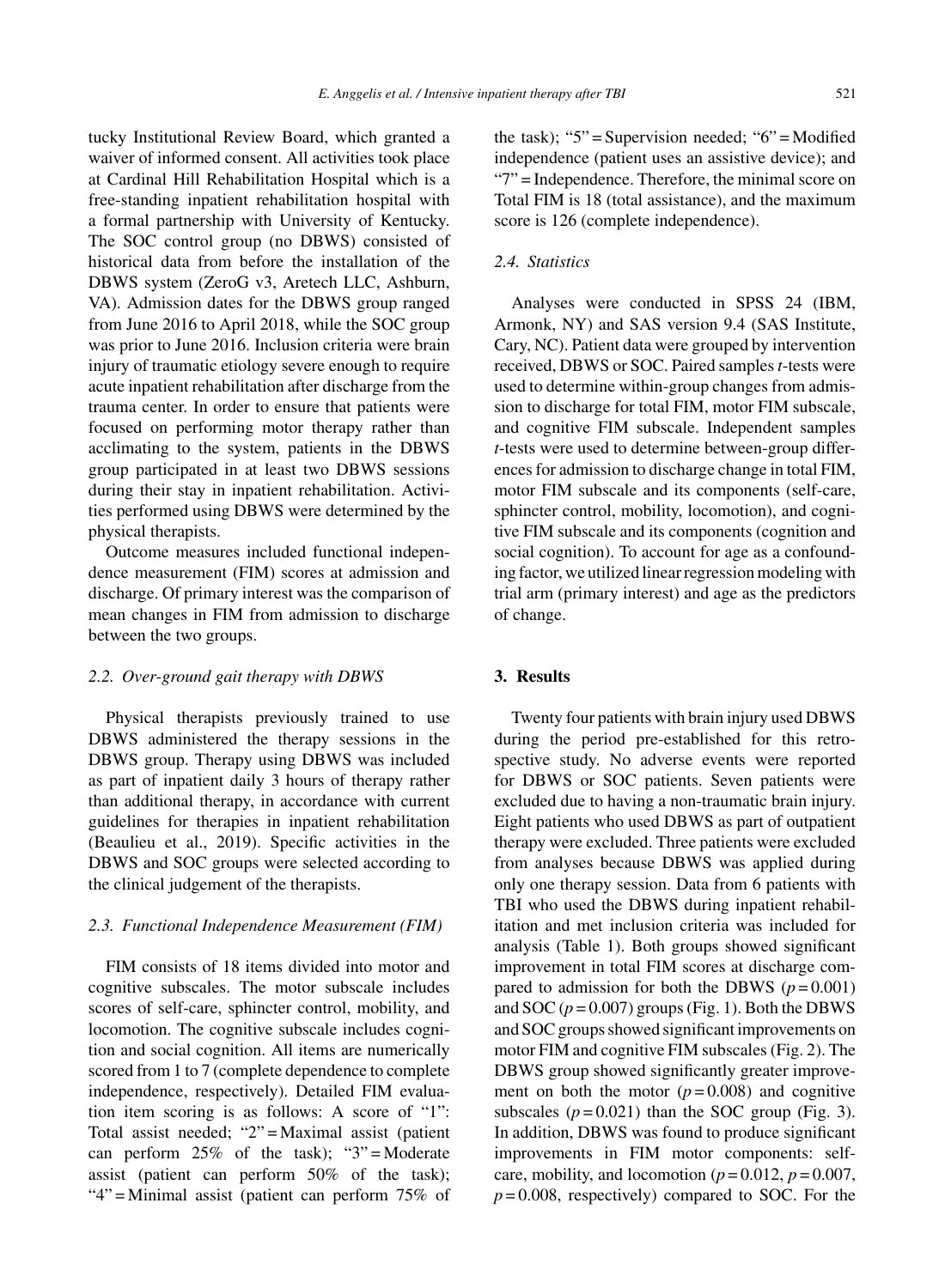| Summary or demograpme data |                                          |                 |                                     |                |                          |                  |                              |            |                |                          |  |
|----------------------------|------------------------------------------|-----------------|-------------------------------------|----------------|--------------------------|------------------|------------------------------|------------|----------------|--------------------------|--|
|                            | Dynamic body weight support (DBWS) group |                 |                                     |                |                          |                  | Standard of care (SOC) group |            |                |                          |  |
| Patient                    | Sex                                      | Etiology        | #<br><b>DBWS</b><br><b>Sessions</b> | Age            | Length of<br>stay (days) | Patient          | Sex                          | Etiology   | Age            | Length of<br>stay (days) |  |
| DBWS1                      | М                                        | $MVA^*$         | ↑                                   | 15             | 23                       | SOC <sub>1</sub> | M                            | <b>BHT</b> | 49             | 16                       |  |
| DBWS2                      | M                                        | <b>MVA</b>      | っ                                   | 26             | 15                       | SOC <sub>2</sub> | M                            | <b>BHT</b> | 20             | 11                       |  |
| DBWS3                      | M                                        | <b>MVA</b>      |                                     | 45             | 23                       | SOC <sub>3</sub> | F                            | <b>MVA</b> | 20             | 16                       |  |
| DBWS4                      | М                                        | $BHT^{\dagger}$ | 4                                   | 48             | 10                       | SOC <sub>4</sub> | M                            | <b>MVA</b> | 26             | 54                       |  |
| DBWS5                      | F                                        | <b>MVA</b>      | 4                                   | 47             | 9                        | SOC <sub>5</sub> | F                            | <b>MVA</b> | 25             | 43                       |  |
| DBWS <sub>6</sub>          | F                                        | <b>MVA</b>      | 4                                   | 23             | 12                       | SOC <sub>6</sub> | F                            | Fall       | 41             | 10                       |  |
| $Mean \pm SEM$             |                                          |                 |                                     | $34.0 \pm 5.9$ | $15.3 \pm 2.6$           |                  |                              |            | $30.2 \pm 4.9$ | $25.0 \pm 7.6$           |  |

Table 1 Summary of demographic data

∗motor vehicle accident. †blunt head trauma.

cognitive subscale only the social cognition component was significantly higher for the DBWS group compared to the SOC group  $(p=0.003)$  (Fig. 3). Based on the mean results from linear regression modeling to account for age, it was determined that for total FIM, the DBWS group improved 38.6 points more than the SOC group ( $p = 0.005$ ). For motor and cognitive FIM, the DBWS group was found to have improved 27.9 and 8.8 points more than the SOC group ( $p = 0.007$ ,  $p = 0.006$ ), respectively.

#### **4. Discussion**

The main finding of this study is that DBWS may improve inpatient health outcomes at time of discharge by potentially providing safe support to perform more challenging and intense therapy during acute inpatient rehabilitation in TBI. This retrospective analysis suggests therapy sessions using DBWS can be achieved by a single therapist. Our findings also suggest that DBWS leads to greater improvement in total FIM compared to SOC. It is established



Fig. 1. The mean total FIM score on admission and discharge was greater for patients using the Zero G versus SOC.

that intensive therapy leads to neuroplastic changes resulting in better functional improvements. However, there are barriers to applying intensive therapy, particularly in a very impaired population in an inpatient setting. Most of the studies which use concepts of neuroplasticity such as intensive therapy have been in stroke populations and very few in TBI. Most studies in TBI have applied DBWS and treadmill therapy



Fig. 2. The mean Motor FIM and Cognitive FIM subscales on admission and discharge were greater for patients using the Zero G versus SOC.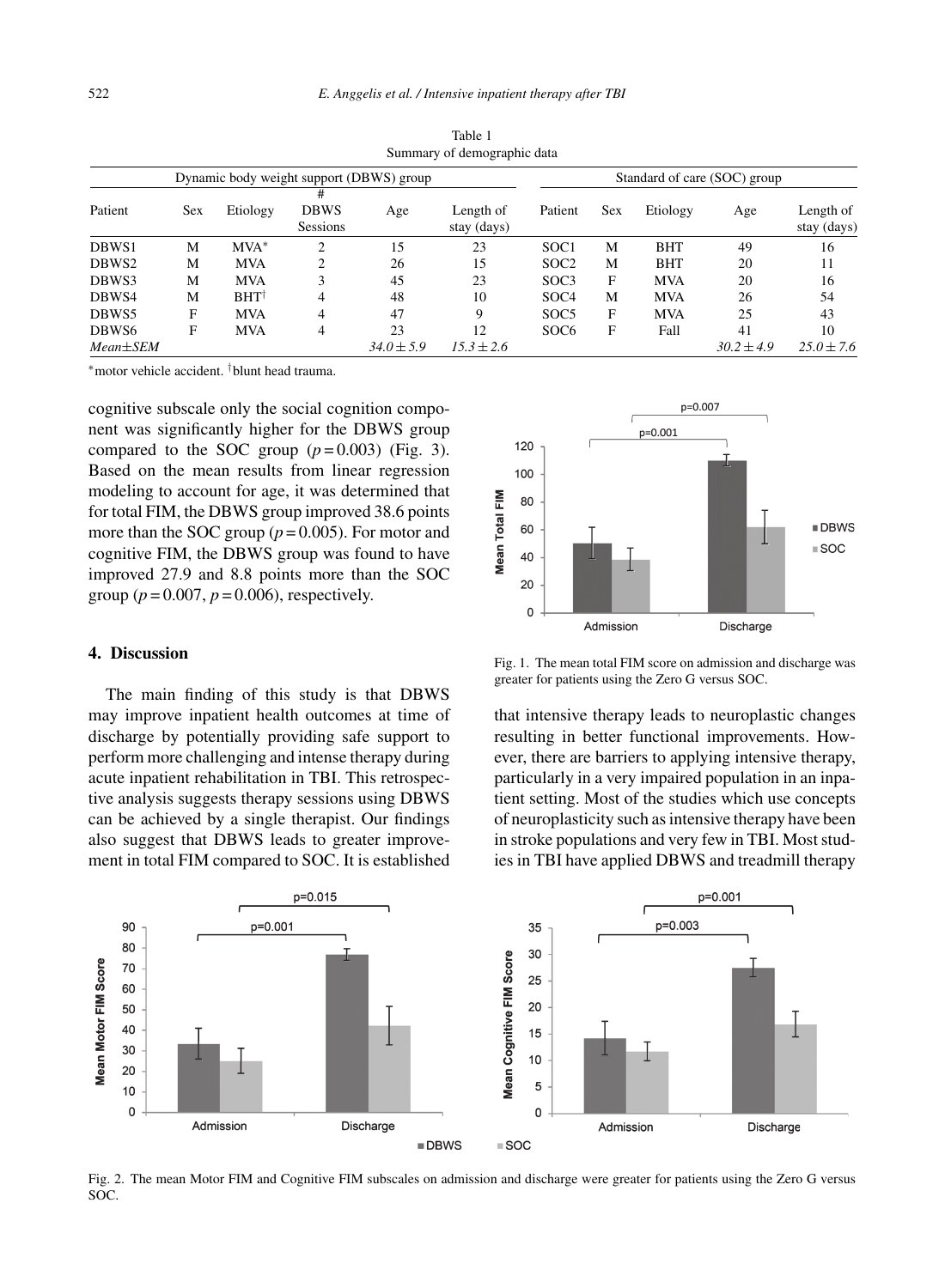

Fig. 3. The differences in mean FIM score on admission to discharge showed statistical significance in both cognitive and motor function in patients using the DBWS versus SOC.

with minimal to no beneficial effects (Bland et al., 2011; Brown et al., 2005). One study in 22 patients with chronic TBI compared 3 types of locomotor therapy equipment to determine if any of them promoted better outcomes (Esquenazi et al., 2017). No evidence of significant difference was found among the 3 devices, but the Lokomat did require fewer therapists. Brown et al. evaluated the effects of treadmill therapy compared to conventional over-ground gait therapy in 20 participants more than 6 years postinjury. There was improvement in gait symmetry only in the conventional gait therapy group (Brown et al., 2005). However, it is difficult to perform overground therapy due to the required number of staff for patient safety. Therefore, clinicians need methods for applying intensive therapy without requiring multiple therapists, particularly in an acute inpatient setting. Due to staffing limitations, patients do not receive therapy at the optimal intensity and/or repetitions, especially in those with both motor and cognitive impairments. Our study shows that the use of DBWS allowed the therapists to administer more intense therapy, challenge patients and encourage them to attempt movement, while simultaneously relieving them of their fear of falling.

Our results also suggest that both cognitive and motor impairments can be decreased in a TBI population. While the mechanism underlying this improvement needs to be better understood, it is conceivable that cognitive improvement is due to the patient's upright positioning thus providing more stimulation to the brainstem and/or increased blood flow to the brain. Studies have shown that aerobic exercise improves cognitive performance and the upright position increases arousal, decreases parasympathetic activity, and improvement in problem solving and stimuli detection tasks (Jonasson

et al., 2016; Muehlhan, Marxen, Landsiedel, Malberg, & Zaunseder, 2014; Smith et al., 2010). Additionally, it is possible that because the patient is not afraid of falling, he/she is able to pay more attention to the task which may also help to improve cognitive function. Most interventions in TBI have targeted cognitive OR motor impairment, and devices such as DBWS may be a novel way to target both domains.

#### *4.1. Study limitations*

Limitations of this study include having a small sample size and the retrospective nature of the study. Additionally, this study offered no way to monitor for intensity of the therapy, and the activities were heterogeneous from patient to patient and session to session. However, to our knowledge, this is the first study to attempt to evaluate the effectiveness of these devices in an inpatient study. Future studies will need a larger sample size, be better controlled, and have longer term follow-ups. Additionally, more specific outcome measures for cognition including attention, memory, and executive function, and more specific outcome measures for motor including muscle weakness, spasticity, balance, and coordination disturbances. Furthermore, future studies should also evaluate if therapies incorporating DBWS during over-ground therapy can lead to increased community reintegration after TBI. Follow-ups will be important to determining community re-integration.

#### **5. Conclusion**

This feasibility study shows promising data that DBWS may provide beneficial effects to TBI in both